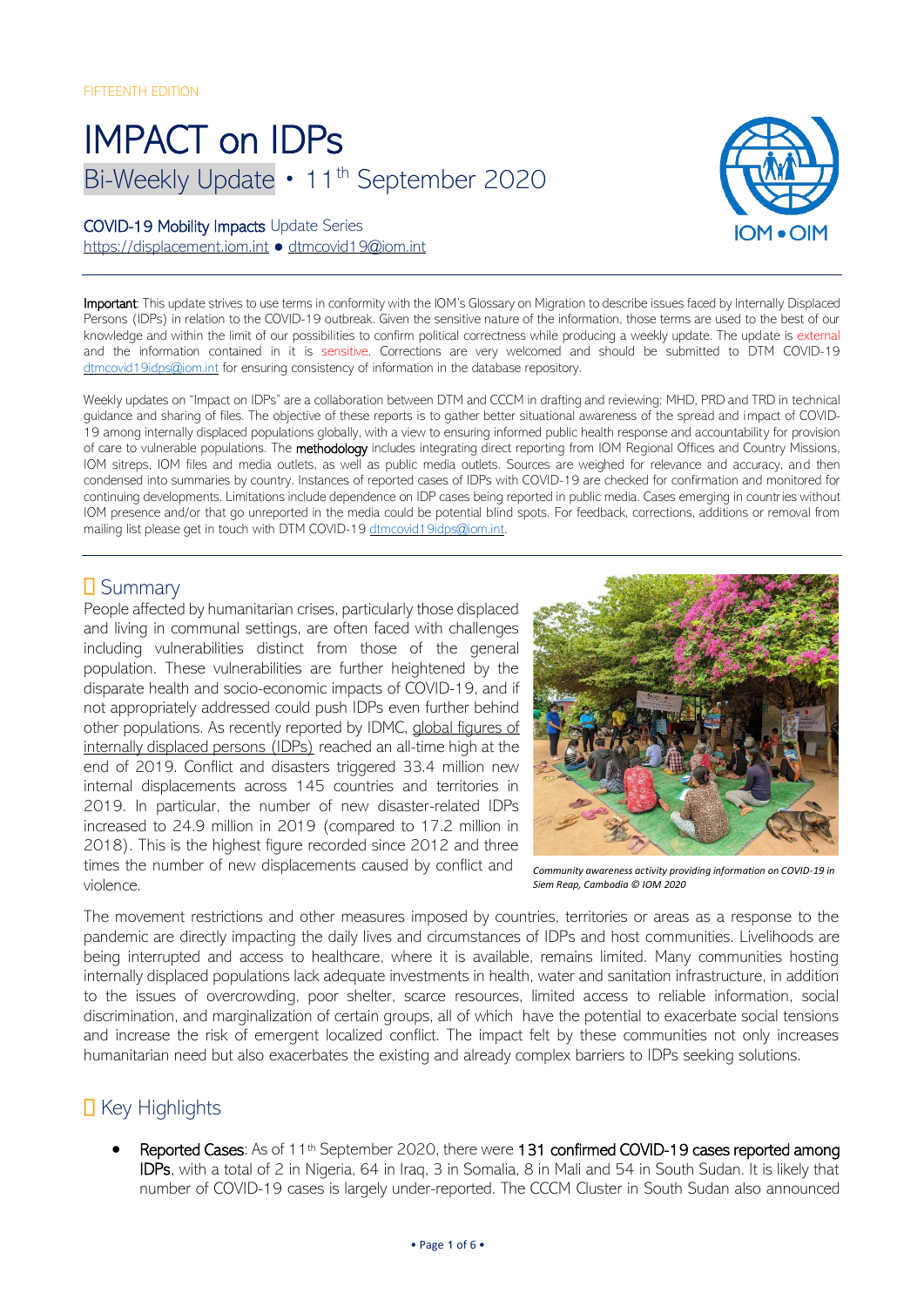the death of 5 IDPs due to COVID-19 in a POC Sites COVID-19 update [\(link\)](https://www.humanitarianresponse.info/en/op%C3%A9rations/south-sudan/infographic/20200720-cccm-cluster-poc-sites-covid-19-update-4). The CCCM Cluster in Iraq, with the support of the Department of Health (DoH) and the Health partners operating in formal IDPs camps, reported 53 IDP confirmed cases (*link*).

| Reporting Period        | Location    | Cases notified<br>among IDPs | Source (Reported by)                                                |
|-------------------------|-------------|------------------------------|---------------------------------------------------------------------|
| $31$ July $-13$ August  | Iraq        | 28                           | In IDP camps in Duhok, Erbil, Al-anbar, Ninewa, etc. CCCM<br>source |
| $31$ July $-13$ August  | South Sudan | 6                            | PoC (Malakal) - link                                                |
| 14 August - 27 August   | Iraq        | 12                           | In IDP camps in Erbil, Baghdad, Duhok, etc. CCCM source             |
| $31$ July $-13$ August  | South Sudan | 11                           | PoC (tbc)                                                           |
| 18 August - 9 September | Iraq        | 20                           | In IDP camps in Duhok, Baghdad, Sulaymaniyah, etc. CCCM<br>source   |

Table 1: Summary of COVID-19 cases in IDP locations by date, location and source

- Restrictions of Movement: Measures implemented by governments to limit the spread of COVID-19 also directly impact the movement of IDPs in and out of sites. In some countries (e.g. Nigeria, Sudan, and Iraq) specific camp measures have been implemented affecting potential returns, as well as livelihood activities. Certain countries (Nigeria) are slowly lifting mobility restrictions (lockdowns) which will likely impact service access in camps. In Iraq, service delivery to some formal IDP camps improved due to easing of movement restrictions but service delivery remains a challenge in nine of the 62 camps in which humanitarian actors have recorded partial or no-access to the camps.
- Challenges in Access to Assistance and Services: Lockdowns and restricted access to camps in places such as Iraq and Uganda have meant that the provision of goods and services to IDP populations have been reduced. For many countries, movement restrictions also reduce IDPs' capacity to access livelihood opportunities, putting further pressures on their ability to supplement limited aid. Delayed preparedness and contingency actions for the coming monsoon seasons, considered non-essential, may increase the risk and vulnerabilities for IDPs in the coming months.
- Public Health and Socioeconomic Measures: IOM is working with partners and local authorities to put in place public health and socioeconomic measures to reduce the spread of COVID-19 and improve health and hygiene conditions and access in displacement sites. Humanitarian partners have also put in place measures to ensure life-saving services can continue in sites despite movement restrictions for staff. Humanitarian actors also continue to prepare for remote management scenarios in case some sites become inaccessible.

## **Regional Overview**

### ASIA AND THE PACIFIC

Myanmar: A total of 579 locally transmitted cases have been reported across Rakhine between 16 August and 10 September. Across the country, 2009 cases, six fatalities and 553 recoveries have been reported. No cases have been reported in camps or sites for internally displaced people (IDPs) as of 31 August, while displaced persons who had been in contact with COVID-19 confirmed cases were placed in quarantine and tested. The Rakhine State Government has introduced various COVID-19 measures since 16 August, including a state-wide "stay-at-home" order and other measures aimed at preventing the local transmission. As of 9 September, Ministry of Health and Sports also announced 21 townships from Yangon Region also including a state-wide "stay-at-home" order and other measures aimed at preventing the local transmission. Humanitarian actors are assessing the impact of the recently introduced COVID-19 measures on operations, including COVID-19 preparedness and response activities.

Philippines: According to the Philippine Government's Regional Departments of Health and the Bangsamoro Inter-Agency Task Force on COVID-19, as of 8th September 2020, there are 925 active cases in the areas with displaced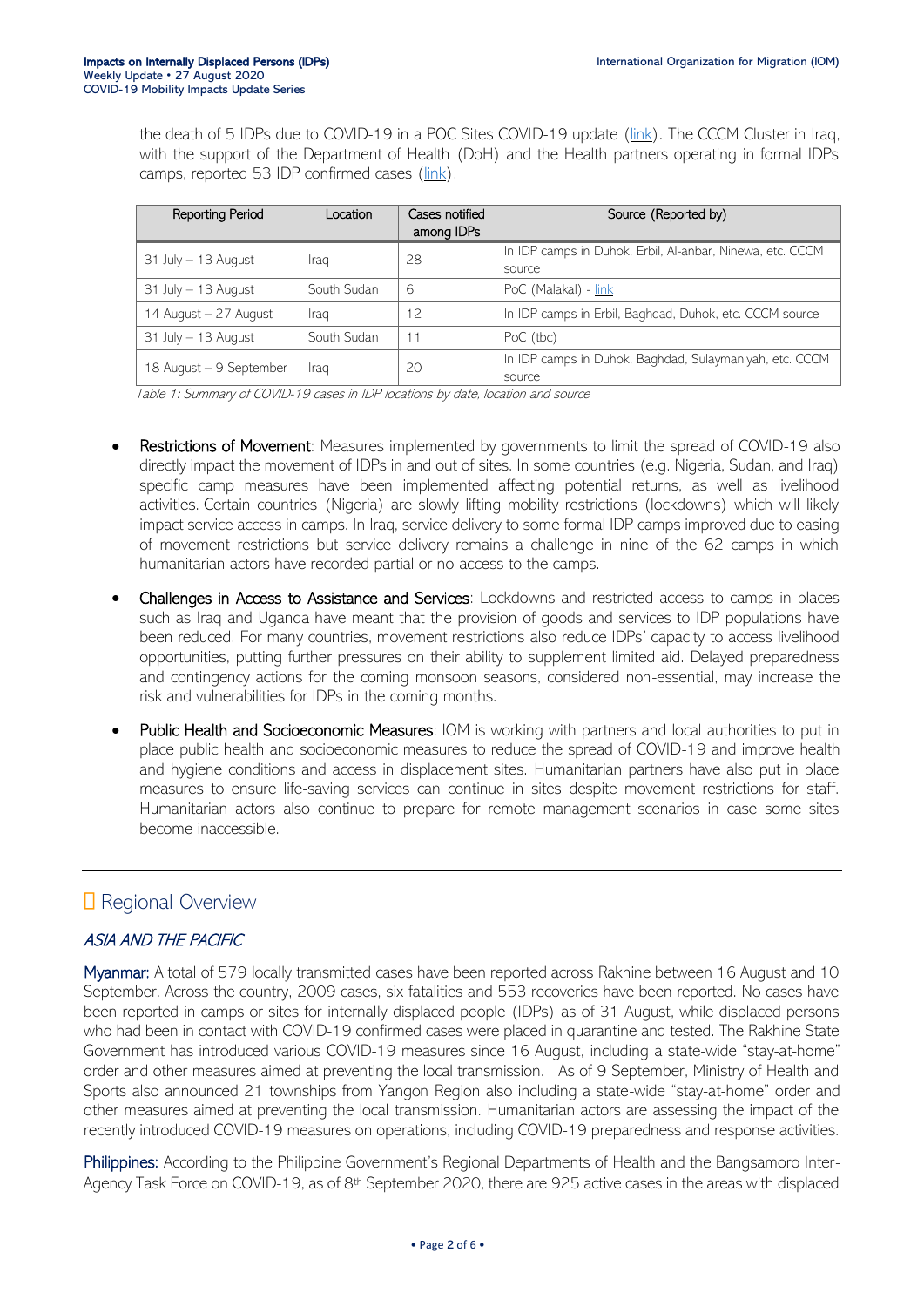populations out of the 52,893 active cases in the country, a 19 per cent increase from the past two weeks. No COVID-19 cases have been reported inside evacuation centres or other displacement sites in the Philippines.

IDP movement and their access to essential services continue to be hampered. Services that are more reliant on face-to-face interaction, such as MHPSS, have seen a general decrease in line with health protocols on social gatherings. Local government units have begun construction of relocation sites for IDPs displaced by the earthquakes in Mindanao, although there is no clear timeline as to when IDPs will transfer. A reported increase in the frequency of handwashing by IDPs in Cotabato and Davao del Sur may be attributed to the construction of various handwashing facilities in sites – 96 per cent of interviewed IDPs report that they wash their hands significantly or somewhat more than they did before the COVID-19 pandemic. Water scarcity is however reported in areas covered by the Protection Cluster. Access to food and livelihood is also impacted, with business chains affected by limited transportation options. Access to accurate and timely information is also critically lacking in displacement sites assessed by the Protection Cluster, especially in terms of quarantine protocols, return and rehabilitation.

#### EAST AFRICA AND THE HORN OF AFRICA

Ethiopia: As of 9<sup>th</sup> September 2020, the Ministry of Health reported a total of 61,700 COVID-19 cases, 966 deaths and 23,054 recoveries. At the federal level, the COVID-19 response is coordinated by the ECC and is led by the NDRMC Commissioner. Authorities have performed over 1 million tests to date (a higher testing rate than any other East African country) as part of the Government's COVID-19 "ComBAT" nationwide campaign. OCHA reported that in the Amhara region, COVID-19 cases have increased, especially in points of entry (PoEs) such as Metema in West Gondar and Bati in North Wello. In Qoloji IDP camps, 17 patients who tested positive for COVID-19 were isolated in the Jigjiga Isolation Centre, while a high risk of COVID-19 spread has been identified in the congested IDP sites of Darso (Dolobay), 02 Kabele (Qoohle of Afder), Qoloji (Babile), 01 Kabele (Gashamo of Jarar), Mindeya (Goro Baqaqsa of Liban), Haruun (Guradamole of Liban), Bohol Hagare (Adadle of Shabelle, Asbuli (Erer of Siti), Fadhato and Hariso (Gablalu of Siti) of Somali region. Humanitarian needs in Ethiopia have increased because of COVID-19, the impact of the desert locust infestation, floods, and changes to the displacement landscape.

South Sudan: The Ministry of Health reported a total of 2,555 known COVID-19 as of 8<sup>th</sup> September 2020 (48 deaths, 1,317 recoveries). Authorities performed a total of 22,218 tests from samples collected across 23 different counties and Abyei Administrative Area. Juba remains the hotspot with min. 2,142 reported cases, followed by Abyei Administrative Area (52) and Malakal (50). Testing capacity is still minimal and centralized in Juba, which hinders attempts for any anticipatory analysis that could inform response planning. According to CCCM [update,](https://eur02.safelinks.protection.outlook.com/?url=https%3A%2F%2Fwww.humanitarianresponse.info%2Fen%2Fop%25C3%25A9rations%2Fsouth-sudan%2Finfographic%2F20200901-cccm-cluster-poc-sites-covid-19-update-7&data=02%7C01%7Cphirani%40iom.int%7C7d3bd471e59046ba277a08d85557a7e9%7C1588262d23fb43b4bd6ebce49c8e6186%7C1%7C0%7C637353182248909370&sdata=0%2B%2BkfjpNf4wRTP6eSJBKq8qci%2BMcfH3Y9F9IP%2BTtbc8%3D&reserved=0) there are 57 cases of COVID-19 confirmed within the UNMISS Protection of Civilians (PoC) sites in Juba, Bor, Wau, Bentiu and Malakal altogether hosting more than 160,000 IDPs. Whilst in Juba, Wau and Benitu no movement restrictions are observed, entry and exit from the sites in Bor and Malakal are limited for IDPs and humanitarian workers. The security situation in most of the sites is stable. However, in the largest PoC in Bentiu the situation is deteriorating due to an increase in unrest related to worker complaints over changes in the labour rates in the past months. The situation continues to affect regular service provision. UNMISS has initiated the process to change the status of the PoC sites to displacement sites/camps managed by the Government. The timeline for full withdrawal of UN protection forces from the existing PoC sites is not fully established. Nevertheless, according to field reports, the process already has started in PoC sites in Juba, Bor and Wau. While UNMISS is in advanced communication with the Government over this transition, humanitarian partners are advocating for sufficient time for transition and community engagement to ensure smooth handover between the parties.

The number of people displaced due to flooding is increasing. Due to limited accessibility, DTM is supporting partners in verifying displacement data. Through a network of key informants, the team confirmed the displacement of more than 60,900 IDPs across Jonglei, Unity and Upper Nile states. Another 32,000 IDPs are being tracked in Mingkaman site (Lakes State), and new arrivals are reported daily. DTM is planning to deploy a team to assist OCHA and partner with data verification in Bor and Mingkaman. CCCM and DTM completed rounds of focus group discussions with IDPs and host communities in urban areas and displacement sites in Juba, Bentiu, Bor and Wau as part of IOM's contribution to the consultation process for the UN Secretary-General's High-Level Panel on IDPs. The consultations will continue until the end of the month, aiming to capture information from the communities on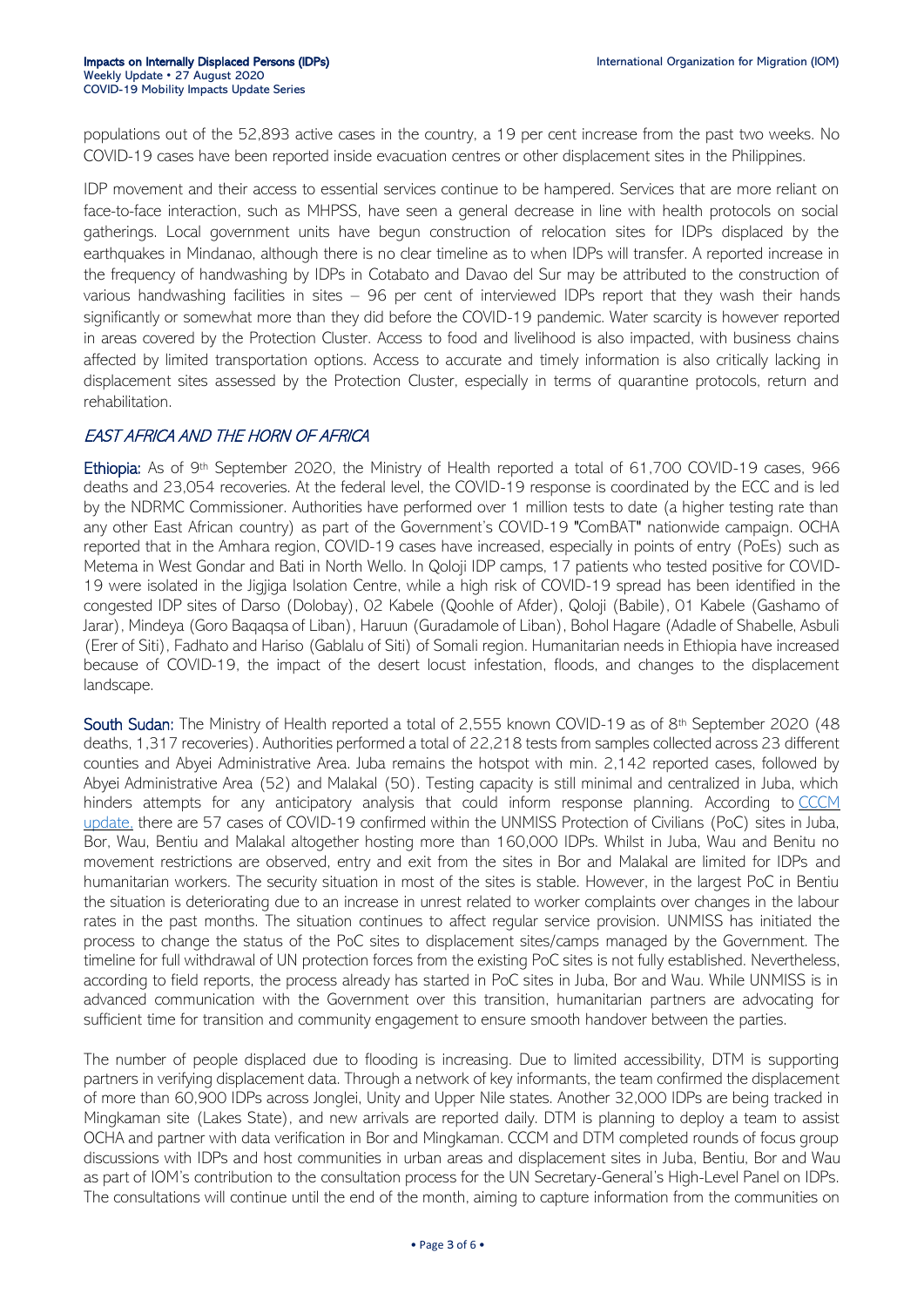how to better prevent, respond to and achieve solutions for internal displacement, including exploring the community awareness and impact of COVID-19 on livelihoods and the process of finding durable solutions.

Uganda: As of 8<sup>th</sup> September 2020, there are 4,101 COVID-19 cases with 46 deaths, and 1,876 recoveries in Uganda. The Government started a phased lifting of the lockdown, reopening most businesses and allowing movement within the country. The movement restrictions earlier imposed on border districts have been lifted, allowing all travel. The government continues to restrict cross border movements, including closure of the international airport, in a bid to minimize possible spread of COVID-19. The Government opened the airport for repatriation of Ugandan nationals stranded in other countries, including in the East African Community. DTM, in collaboration with District authorities, is conducting multi-sectorial site assessments following the floods which affected approximately 248,210 individuals in Bulambuli, Sironko, Bududa, in the East and Bundibugyo and Kasese in the West.

#### MIDDLE EAST AND NORTH AFRICA

Iraq: As of 10th September 2020, the World Health Organization (WHO) confirmed 273,821 cases of COVID-19 in Iraq, 56,096 active cases, 206,324 recoveries, and 7,732 deaths. According to the latest DTM Master List Report (31 August 2020), DTM Iraq identified 1,381,332 IDPs dispersed across 18 governorates (104 districts and 2,977 locations). The top three governorates of displacement are Ninewa, Dahuk and Erbil. According to WHO, the number of confirmed cases in these governorates are 7,205 in Ninewa, 6,451 in Dahuk, and 13,575 in Erbil as of 10<sup>th</sup> September 2020. On 9<sup>th</sup> September 2020, the CCCM Cluster in Iraq (co-lead by UNHCR and IOM) with the support of the Department of Health (DoH), camp managers, and the health partners operating in formal IDPs camps, recorded 77 confirmed IDP cases and 10 cases among humanitarian staff providing services there. There are no updates on confirmed or suspected cases in informal sites. IOM continued to conduct awareness campaigns, meetings with committee members and construction works. For awareness campaigns, IOM uses new mechanism like flyers or posters, or holds activities in large spaces (like in the church in Zayona camp) to maintain social distance. Coordinated by Department of Health and AAF Civil defence, a complete sterilization campaign was completed for the AAF camp. Additionally, Mercy Corps, the WASH partner, have begun distribution of COVID-19 response hygiene kits. In round 2, IOM has begun providing hygiene promotion sessions and distributed hygiene kits to households in the informal sites in Salah Al-Din. Access to camps and locations with out-of-camp IDP population has remained a challenge due to COVID-19 and consequent movement restrictions. COVID-19 testing kits have remained unavailable to most of the IDP population and when suspected cases are identified. Some IDP camps were shut down, impacting activities and return programming.

IOM continues to implement protective measures to ensure that activities can be conducted while avoiding exposure to contamination for staff and beneficiaries. Focus Group Discussions (FGDs) have been suspended and physical visits to sites have been replaced by on-line follow ups. Life in camps has remained challenging for IDPs, with limited or no access to livelihood activities and lack of freedom of mobility from the camps. As a result, more IDPs have chosen to leave camps to their governorate of origin. The situation of the Community Resource Centres (CRCs) has remained the same, with direct walk-in services unavailable during this reporting period.

Yemen: Through IOM Yemen's Displacement Tracking Matrix, between 26<sup>th</sup> August and 8<sup>th</sup> September 2020, 799 new displaced households were recorded in areas where IOM has access. The highest number of displacements were due to conflict in Marib, Al Hudaydah and Taizz governorates. From 1<sup>st</sup> January to 8<sup>th</sup> September 2020, IOM Yemen DTM estimates that 22,421 households or 134,526 individuals experienced displacement at least once.

While over 10,000 COVID-19 related movements were recorded in previous months, no IDPs cited COVID-19 as a reason for displacement in August 2020. Over eight months this year, 22,421 households have been displaced by the crisis, with many facing increased risks of COVID-19 transmission. Displacement and COVID-19 challenges have been compounded by flooding in July and August; some 62,000 households are estimated to have been affected by torrential rains and storms. IOM teams continue to improve WASH services in displacement sites and communities that are hosting large number of displaced populations. IOM water trucking activities are ongoing in 88 sites in Hudaydah, Taizz, Ibb and Marib, reaching 12,475 people. During the reporting period, IOM also distributed 1,776 long lasting insecticide nets to immunocompromised and high-risk individuals in Marib. IOM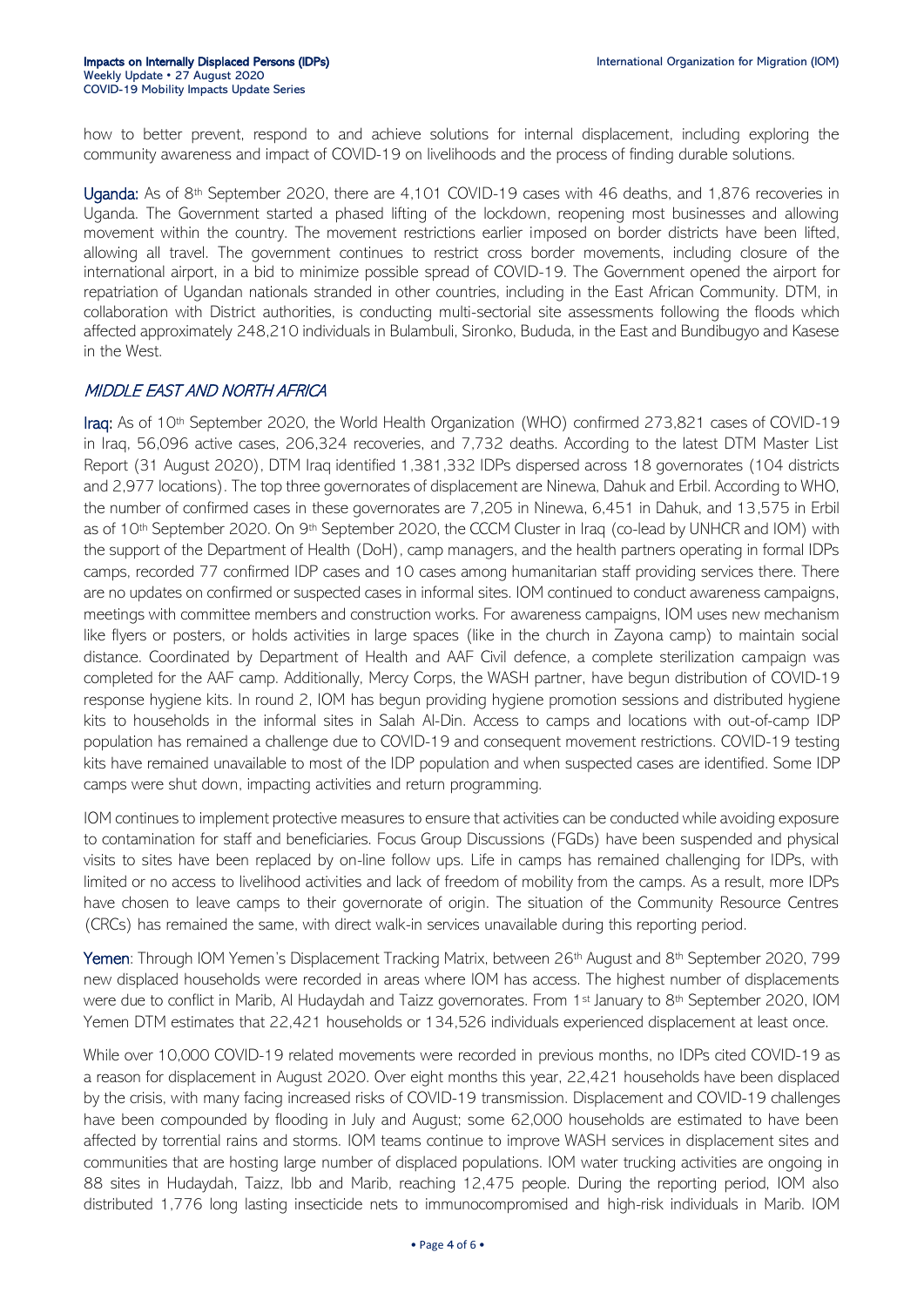continues to engage IDP communities on making masks in Ibb and Marib. In Ibb 2,686 masks were made, and distributed, along with COVID-19 information, education, and communication (IEC) materials, to IDPs in five sites. As part of a wider IOM-initiative to boost COVID-19 testing capacity in Yemen, IOM has also trained staff from the National Tuberculosis laboratory in Aden on techniques and procedures for conducting COVID-19 testing using Cepheid GeneXpert systems.

#### WEST AND CENTRAL AFRICA

Chad: As of 9th September 2020, 1,048 COVID-19 cases (including 931 recovered, 38 under treatment and 79 deaths) have been confirmed in Chad. In Lac Province (which hosts 297,000 IDPs), five cases have been confirmed since the beginning of the pandemic, none of which are currently active. One death has been registered in Bol (which hosts 39,000 IDPs). As of the reporting date, no cases have been identified among IDPs. In the framework of its COVID-19 prevention and response activities in Lac Province, IOM has finalized the construction of 225 shelters in two sites of Kangalam sous-préfecture, and started another sensitization campaign in eight sites located in the sous-préfectures of Baga Sola and Ngouboua, which are hosting newly-arrived IDPs. In addition, DTM's Round 13 data collection, which includes specific questions on COVID-19 awareness and preparation in assessed displacement sites and host communities, started on 10 September 2020.

## **D** Key Resources

- Global:
- DTM Portals [\(migration.iom.int](https://migration.iom.int/) and [displacement.iom.int\)](https://displacement.iom.int/)
- [IOM COVID-19 Camp Management Operational Guidance Frequently Asked Questions](https://reliefweb.int/report/world/iom-covid-camp-management-operational-guidance-frequently-asked-questions-draft-31)
- [Africa Center for Disease Control and Prevention COVID-19 Dashboard](https://africacdc.org/covid-19/)
- [Global figures of internally displaced persons \(IDMC\)](https://www.internal-displacement.org/global-report/grid2020/)
- [World Health Organization Situation Reports](https://www.who.int/emergencies/diseases/novel-coronavirus-2019/situation-reports)
- IOM COVID 19 Response [Situation Report 26 \(7 August 2020\)](https://migration.iom.int/reports/iom-covid-19-response-situation-report-26-7-august-2020)
- [COVID-19 Travel Restrictions Output](https://migration.iom.int/reports/covid-19-travel-restrictions-output-%E2%80%94-10-august-2020)  10 August 2020

#### Regional:

- Impact Of COVID-19 Movement Restrictions On [Migrants Along The Eastern Corridor 5 \(as of 31 July](https://migration.iom.int/node/9380)  [2020\)](https://migration.iom.int/node/9380)
- Middle East And North Africa [Tracking Mobility Impact: Point Of Entry Analysis \(06 August 2020\)](https://displacement.iom.int/reports/middle-east-and-north-africa-%E2%80%94-tracking-mobility-impact-point-entry-analysis-06-august-2020)
- West and Central Africa [Monthly Regional Update \(June 2020\)](https://displacement.iom.int/reports/west-and-central-africa-%E2%80%94-monthly-regional-update-june-2020?_ga=2.264092687.2054409687.1597325154-1616658941.1582741459)
- West and Central Africa COVID-19 [Impact on Mobility Report \(June 2020\)](https://displacement.iom.int/reports/west-and-central-africa-%E2%80%94-covid-19-%E2%80%94-impact-mobility-report-june-2020)

#### Country:

- [Coronavirus Disease \(COVID-1\) Dynamic Infographic Dashboard for Iraq](https://app.powerbi.com/view?r=eyJrIjoiNjljMDhiYmItZTlhMS00MDlhLTg3MjItMDNmM2FhNzE5NmM4IiwidCI6ImY2MTBjMGI3LWJkMjQtNGIzOS04MTBiLTNkYzI4MGFmYjU5MCIsImMiOjh9)
- Libya IDP & Returnee Report, Round 31 (May June 2020)
- Cameroon [Displacement Dashboard 21 \(25 May](https://displacement.iom.int/reports/cameroon-%E2%80%94-displacement-dashboard-21-25-mai-%E2%80%94-10-june-2020)  10 June 2020)
- Chad [Emergency Tracking Tool report 71](https://eur02.safelinks.protection.outlook.com/?url=https%3A%2F%2Fdisplacement.iom.int%2Fnode%2F9480%3Fclose%3Dtrue&data=02%7C01%7Cdjusselme%40iom.int%7C7c085ef773e34e3a251208d849fd93e6%7C1588262d23fb43b4bd6ebce49c8e6186%7C1%7C0%7C637340700748640451&sdata=90Ryx4t9NiBpfmOPphg4ZNDaII7A1RlYwwNVfC5IUXs%3D&reserved=0)
- Chad [Displacement Dashboard](https://displacement.iom.int/node/9454?close=true) 12 (June July 2020)
- Chad [Displacement Dashboard](https://displacement.iom.int/node/8670?close=true) 11 (April 2020)
- Libya [COVID-19 Mobility Tracking](https://migration.iom.int/reports/libya-%E2%80%94-covid-19-mobility-tracking-3-june-2020)
- [IOM South Sudan COVID-19 Situation Report #19](https://eur02.safelinks.protection.outlook.com/?url=https%3A%2F%2Fsouthsudan.iom.int%2Fmedia-and-reports%2Fother-reports%2Fiom-south-sudan-covid-19-situation-report-19-10-16-august&data=02%7C01%7Cphirani%40iom.int%7Ce3273997032443b5aa6108d8483d5dab%7C1588262d23fb43b4bd6ebce49c8e6186%7C1%7C0%7C637338775856087708&sdata=1keYOiF8u4%2Fza2nQQNrEFH0zpa4yP4wx1NaThUUO2MY%3D&reserved=0)
- [IOM South Sudan COVID-19 Situation Report #20](https://eur02.safelinks.protection.outlook.com/?url=https%3A%2F%2Fsouthsudan.iom.int%2Fmedia-and-reports%2Fother-reports%2Fiom-south-sudan-covid-19-situation-report-20-17-%25E2%2580%2593-23-august-2020&data=02%7C01%7Cdjusselme%40iom.int%7Cd63f3d73631f4903a41d08d84b41fc9a%7C1588262d23fb43b4bd6ebce49c8e6186%7C1%7C0%7C637342094085379529&sdata=jqx6mZXiONCneGdhxYZlK%2BANRWPvDe3pPQIPK5ZmWhA%3D&reserved=0)